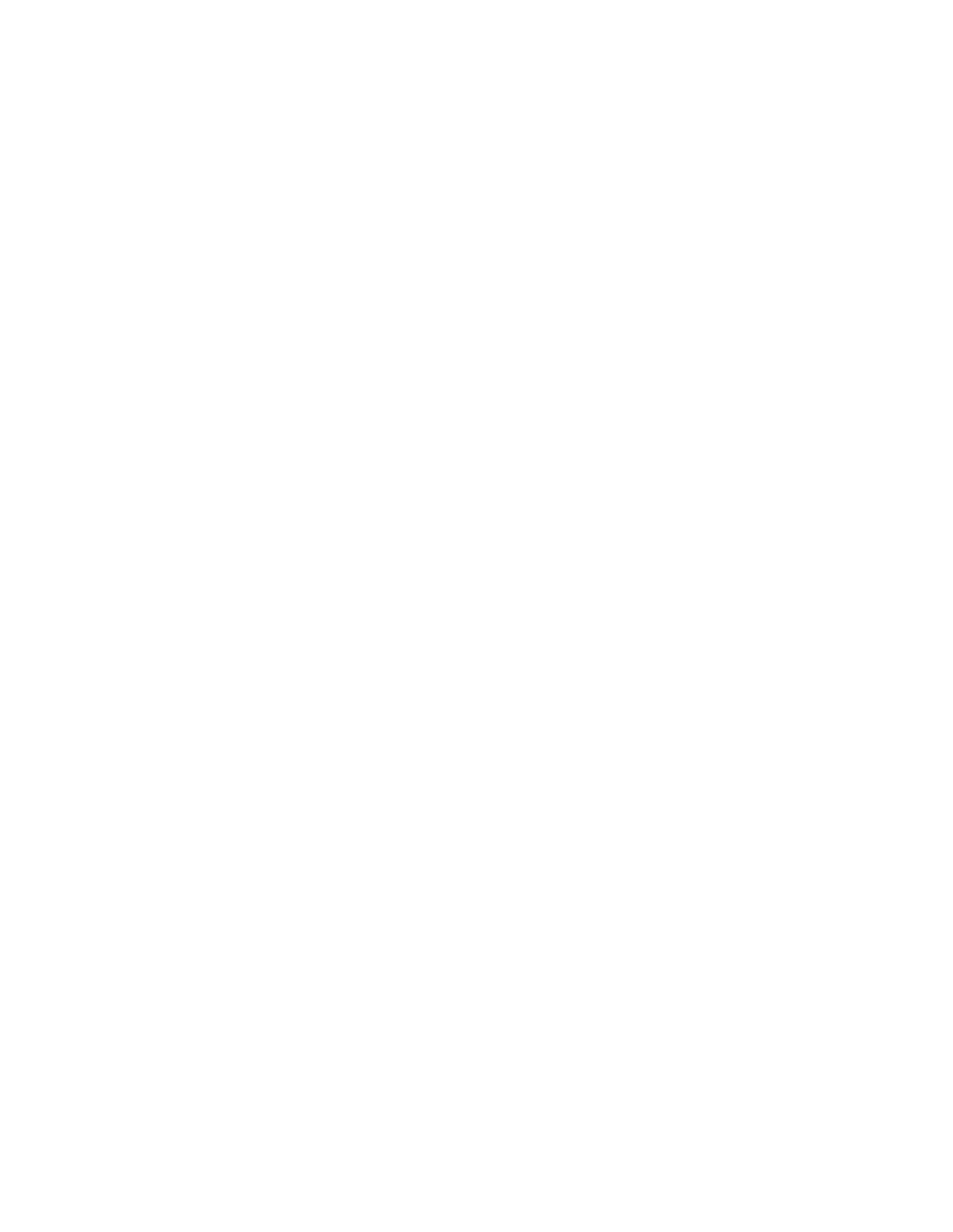# Please Read User's Manual BEFORE Using This Equipment

**WHEN IN THE PROXIMITY OF HAZARDOUS FUGITIVE EMISSIONS USE PROPER PERSONAL SAFETY EQUIPMENT INCLUDING RESPIRATOR, GOGGLES AND SAFETY CLOTHING.**

# *WARNING*

**THIS EQUIPMENT IS OPERATED WITH HIGH VOLTAGE ELECTRICITY. ALWAYS TURN THE MACHINE "OFF" AND DISCONNECT POWER PRIOR TO MAINTENANCE OR REPAIR.**

#### **IMPORTANT**

**CHANGE FILTERS REGULARLY. CLOGGED FILTERS WILL RESULT IN POOR EQUIPMENT PERFORMANCE AND COULD PRESENT A SAFETY HAZARD WHICH MAY RESULT IN INJURY OR DEATH.**

## WARRANTY

Smith Eastern Corporation warrants to the Purchaser that Portable Air Pollution Control Equipment (PAPCE) is free from defects in material or workmanship under normal use and service for a period of twelve (12) months from the date of shipment.

Should any failure appear during this period, Smith Eastern shall, if given prompt written notice by the Purchaser, correct such nonconformity by repair or replacement of the nonconforming part, F.O.B. Smith Eastern's repair facility. Repair parts are warranted for ninety (90) days from the date of shipment, but repairs or replacements to original equipment shall not renew or extend the warranty period of such equipment.

Equipment and parts furnished by Smith Eastern but manufactured by others shall be limited to the warranty offered by the manufacturer thereof.

Smith Eastern reserves the right to limit this warranty in cases of misuse or abuse. Any modifications to equipment or recommended procedures will void the warranty.

The foregoing warranty is exclusive and in lieu of other warranties of quality or performance, expressed, implied or statutory, including any warranties of merchantability or of fitness for a particular purpose.

## ABOUT PAPCE

PAPCE is a California South Coast Air Quality Management District (SCAQMD) approved portable suction-type control device to capture fugitive vapor, mist, gases, fumes, odors, and other liquid and solid particulate matter from spraying, sanding, grinding, and welding operations.

The adjustable filter arrangement allows maximum flexibility in the positioning of filters for optimum performance to suit a wide variety of applications. The articulating, self-supporting duct arms and tabletop downdraft containment system provide maximum flexibility in a portable particulate capture device.

Closing dampers in the twin Flexible Ducts directs all suction through the tabletop containment system. Additionally all energy can be directed through one duct for maximum suction over a smaller containment area. When the tabletop system is not in use all suction is directed through the Flexible Ducts.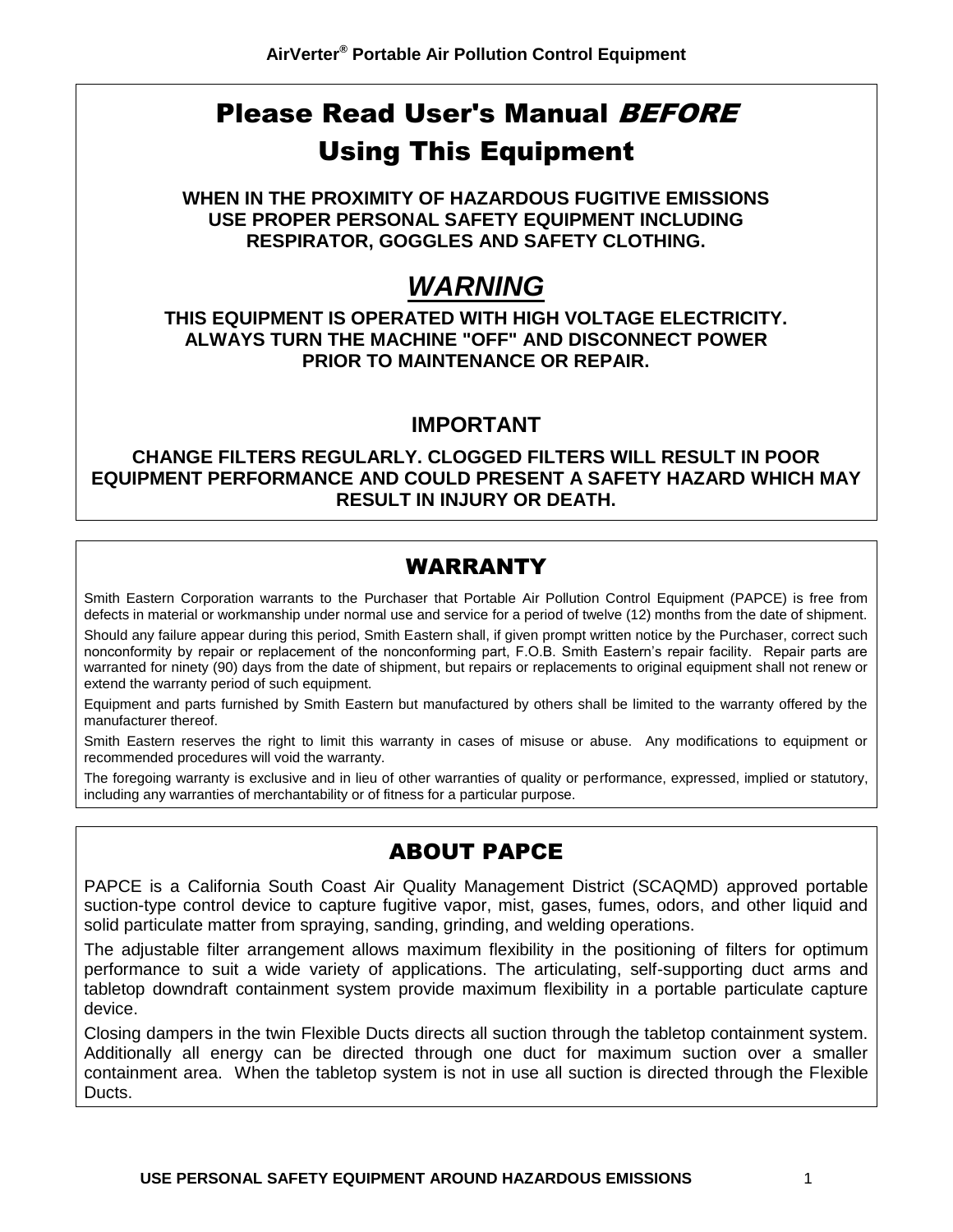## UNCRATING, ARM INSTALLATION AND POWER SUPPLY VERIFICATION

Uncrate unit being careful not to damage the casters, duct support arms and collection Hood.

- A. Verify all parts have been shipped and are not damaged
- 1. Ducts, Support Arms and Collection Hoods
- 2. Intake Filters (packaged in Table-top area)
- 3. Large Particulate Filter (Filter Compartment)
- 4. Pocket Filter (Filter Compartment)
- 5. HEPA Filter (Filter Compartment)
- 6. Carbon Filter (Filter Compartment)
- 7. Filter Frame
- B. Verify unit is correctly wired for your power supply. Unless otherwise specified at time of order, PAPCEs are wired for 440v 3-phase.

**C. Remove All Filters.**

- D. The unit is shipped without a cord-cap or plug. This is the responsibility of the receiving party. Consult a qualified electrician to determine the correct cord-cap for your facility. Have a qualified electrician install the cord-cap.
- E. Plug in unit and switch on; verify motor turns clockwise when viewed from filter compartment. If motor does not turn clockwise wiring must be changed to conform to your power supply. Call 1-800-937-4857 if you need assistance.
- F. Remove wrappings from filters and install according to Filter Installation instructions below.
- G. Attach Support Arms and Ducts to the Swivel Mounts (see instructions on Attaching Swivel Mounts and Support Arms.

## FILTER INSTALLATION

Filters should be installed as follows:

- A. For most applications, including painting, an Intake Filter should be attached to each Intake Hood (attached using the Velcro dots installed on the Hood).
- B. **For welding applications, do not use Intake Filters**. Intake Filters are made of polyester and could ignite.
- C. Install filters in the filter compartment **left to right** as follows:
- 1. Carbon Filter (remove wrapping)
- 2. HEPA Filter
- 3. Pocket Filter
- 4. Large Particulate Filter (Pre-Filter) The prefilter should be installed with the less dense side of the filter to the right and the more dense side of the filter to the left.

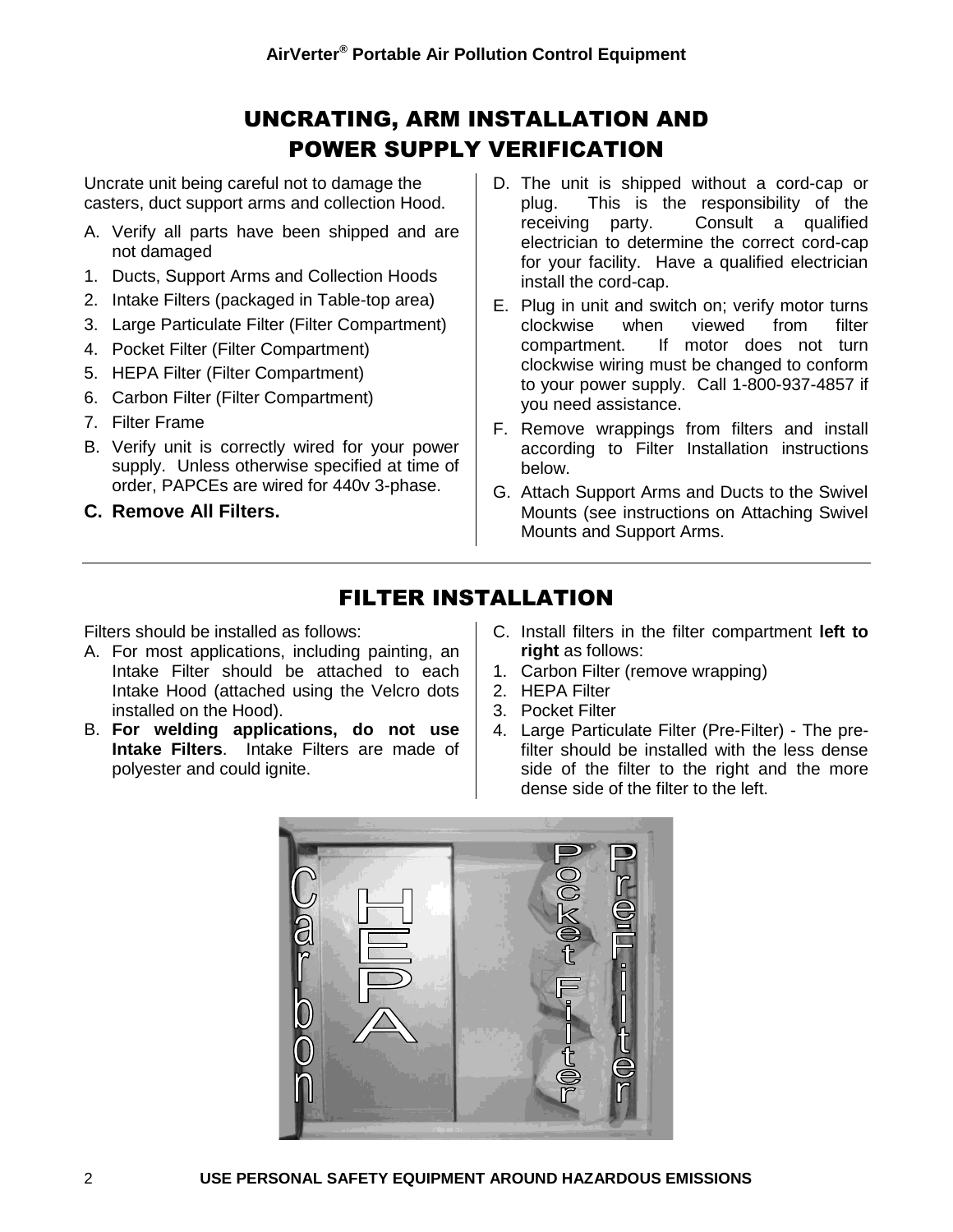#### **Figure 1**

## ATTACHING SWIVEL MOUNTS AND SUPPORT ARMS

- 1. For shipping the Swivel Bases are each in their own cardboard box with the mounting bolts enclosed in a plastic bag.
- 2. Securely mount the Swivel Base and Gasket using the hardware provided. The Swivel Base consists of two parts that allow the upper section of the swivel to move separately from the lower section. The Swivel Base has a rubber-band-style boot. The boot is used to slip over the groove between the upper and lower sections so air will not be drawn from the groove. The swivel should rotate freely after the arm and duct are installed.
- 3. The metal support structure for the arm is folded for shipment. Carefully unfold the structure and ensure it moves freely. Put the arm back in its folded position, as it will be easier to mount to the Swivel Base. CAUTION: Do not get fingers caught between arm support tubes.
- 4. There are (2) bolts, nuts, & (6) washers on the arm's Base Plate. Remove these components. These bolts are not tightened on the Base Plate for easy removal.

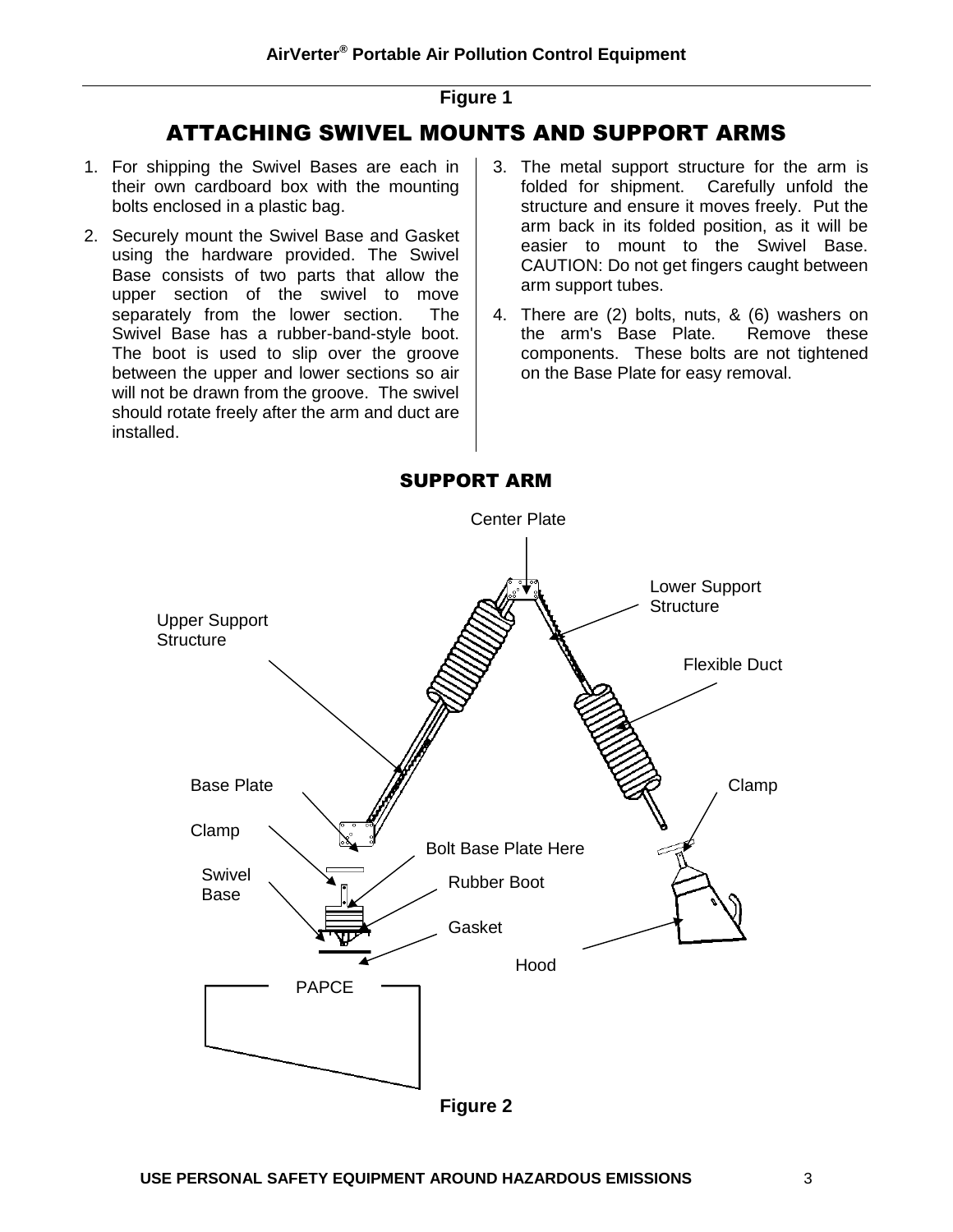## ATTACHING SWIVEL MOUNTS AND SUPPORT ARMS (continued)

5. The Base Plate has multiple holes for many mounting configurations. You will use holes 1 & 8 for mounting the arm to the PAPCE. Bolt the Base Plate/arm to the swivel base using the hardware and holes 1 & 8. Tighten the hardware snugly.



#### **Figure 3**

- 6. Extend the arm out by pulling on the lower support structure. If the arm does not stay in place, slightly tighten the friction pivots located on the Base Plate and the Center Plate. These pivots use brown friction washers. There are (2) pivots located on the Base Plate and the Center Plate. Simply adjust the pivot points until the arm holds itself. Final pivot adjustment is to be done at the end of assembly.
- 7. Slide the Flexible Duct over the arm and attach the duct to the swivel base by using the clamp provided. DO NOT ALLOW THE FLEXIBLE DUCT TO GO OVER THE GROOVE OR THE RUBBER BOOT THAT COVERS THE GROOVE ON THE SWIVEL BASE.
- 8. Mount the Hood using the hardware supplied with the Hood. Please note how the hardware is positioned so the Hood will move easily and stay at that point. Your Hood has a built-in damper. Sometimes the damper blade can be loose and may tend to close during use. Tighten the small screw on the

damper lever so the damper will stay in its desired position, yet will move so the damper can be controlled.

- 9. The Hood has (2) pivot joints so the Hood can be moved up, down, left, and right, independent of the arm. The hardware that mounted the Hood to the Hood arm bar should be adjusted so the Hood can move side to side and hold its position
- 10. Final arm adjustment is based upon the arm holding itself in any position and not drifting. This will require the tightening or loosening of each of the pivot points located on the Base Plate, Center Plate, Hood arm bar, and Hood. The goal is to have the arm move as easily as possible and hold its position at the release point. The arm may need readjustment from time to time, dependent upon usage.
- 11. DO NOT OVER TIGHTEN THE FRICTION PIVOT JOINTS AS DAMAGE CAN OCCUR TO THE FRICTION WASHERS. IT IS ALWAYS BETTER TO TIGHTEN THE JOINTS A LITTLE AT A TIME TO GAIN THE DESIRED MOVEMENT.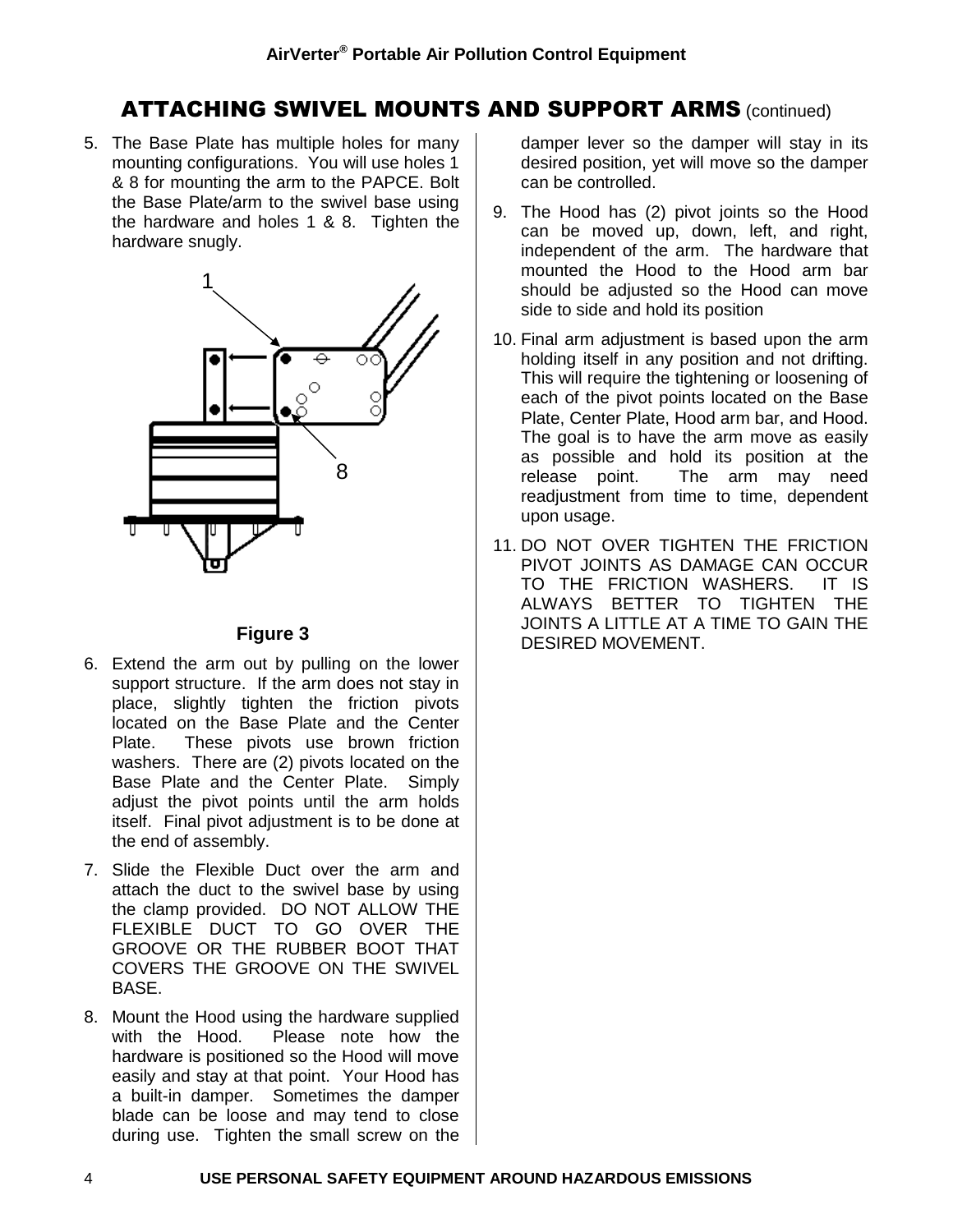## **OPERATION** INTAKE HOODS

Position Intake Hood(s) in close proximity to work area (ideally within 12-18 inches) for source capturing and extraction of welding smoke, dust, paint overspray and hazardous airborne fumes.



**Welding Fumes Extraction**

When using the tabletop downdraft system, ensure the duct dampers are fully closed for maximum suction through the tabletop unit.

Position small parts so that the operator will be painting toward the tabletop.



**Spraying Toward Filter Hoods**

Certain applications may prevent the operator from positioning the intakes within 12-18 inches of the work (such as aircraft wheel wells). In these cases position the Hoods to create the best possible airflow.

Ensure dampers are fully opened for maximum efficiency.

The Intake Filters (PP-016) are flammable. **Remove the Intake Filters (PP-016) from Hood(s) before using for welding fume extraction.**

## TABLETOP



**Spraying On The Tabletop**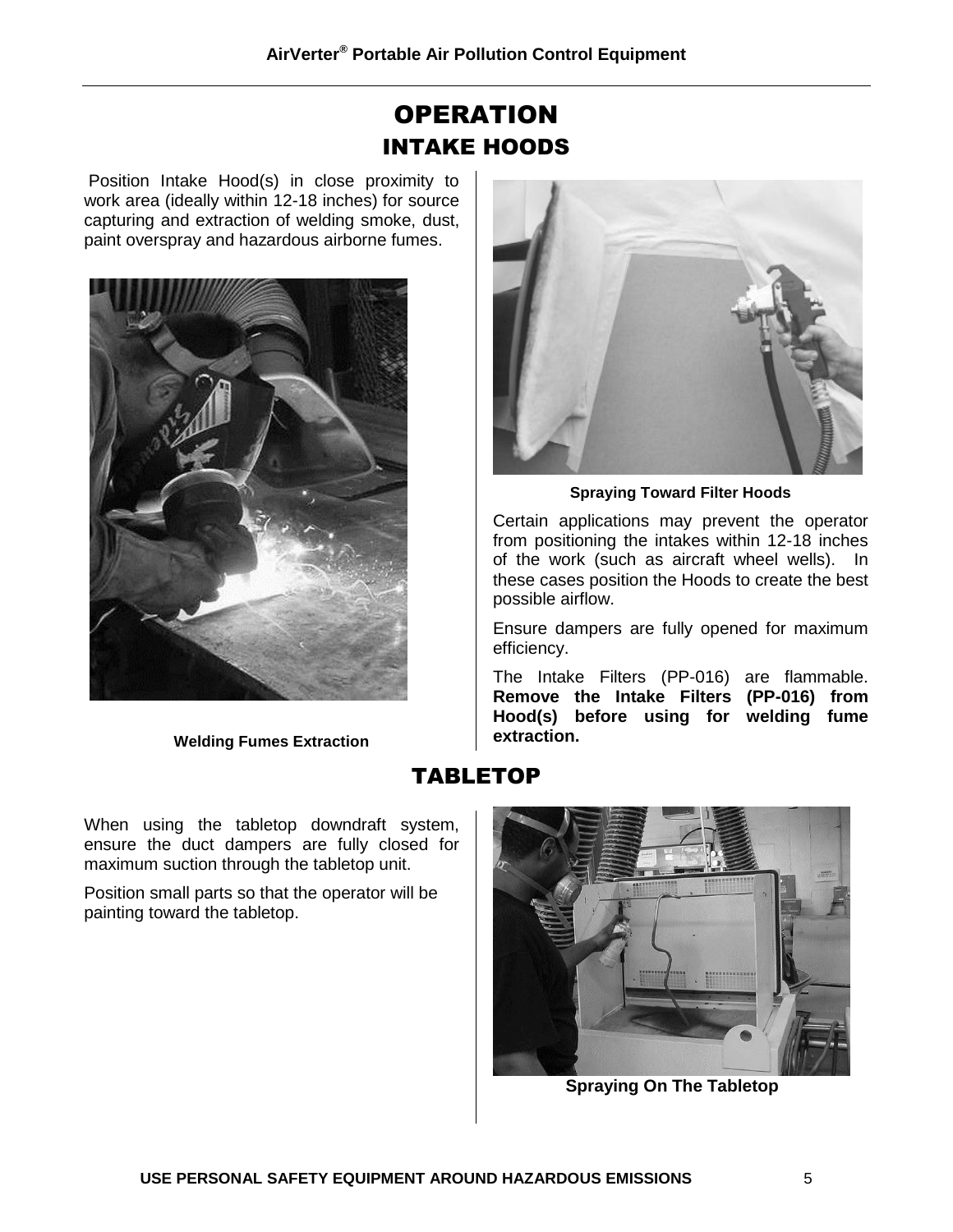## FILTER EFFICIENCY

- 1. The Magnehelic Gauge allows the operator to monitor filter efficiency by measuring the pressure differential across the filters. Clogged filters will result in poor equipment performance and could present a safety hazard which may result in injury or death.
	- a. Readings of twice the amount recorded when filters are new indicates clogged filters. For instance, if the Magnehelic Gauge reads 2 when the filters are new, a reading of 4 would indicate the filters

should be replaced for optimum performance.

- b. The Magnehelic Gauge should be "zeroed" if required with zero adjustment screw in the front of the gauge (plastic cover should not be removed).
- c. As the Intake Filters (PP-016) are outside the area measured by the Magnehelic Gauge, these filters should be changed frequently, depending on the volume of paint sprayed.

## BLOWER OPERATION

- 1. The distance between the Blower and Inlet Cone is critical to effective and safe operation of the PAPCE unit. The unit is adjusted at the factory to the proper distance.
- 2. The user should periodically inspect the unit to ensure the Blower remains firmly attached to the Motor shaft and has not shifted its position on the shaft.

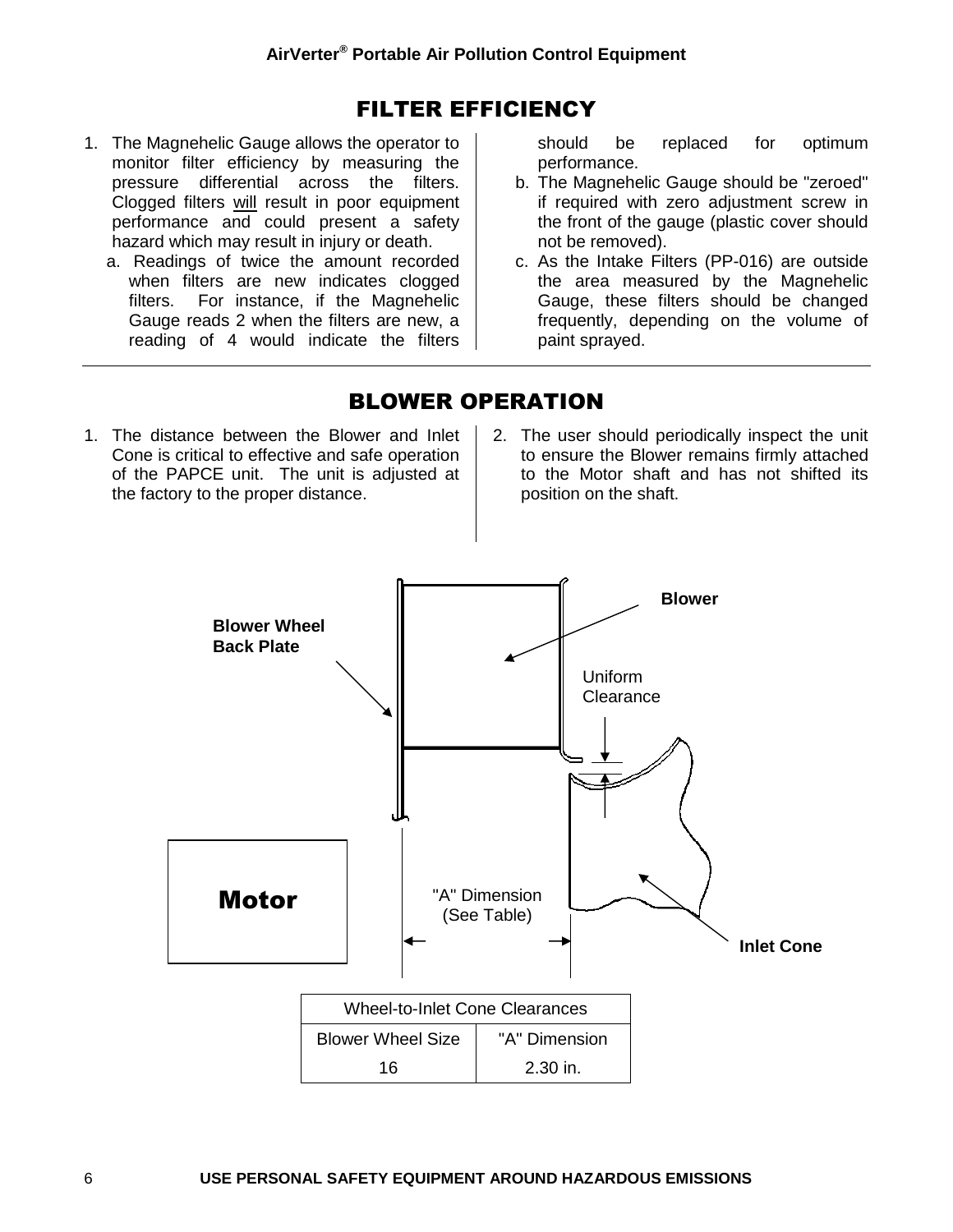# ILLUSTRATED PARTS BREAKDOWN

SUPPORT ARM AND FLEXIBLE DUCT

**(Models PP-500 and PP-500XP)**

PP-025-10 10 Ft. X 7 In. Support Arm With Flexible Duct and Hood

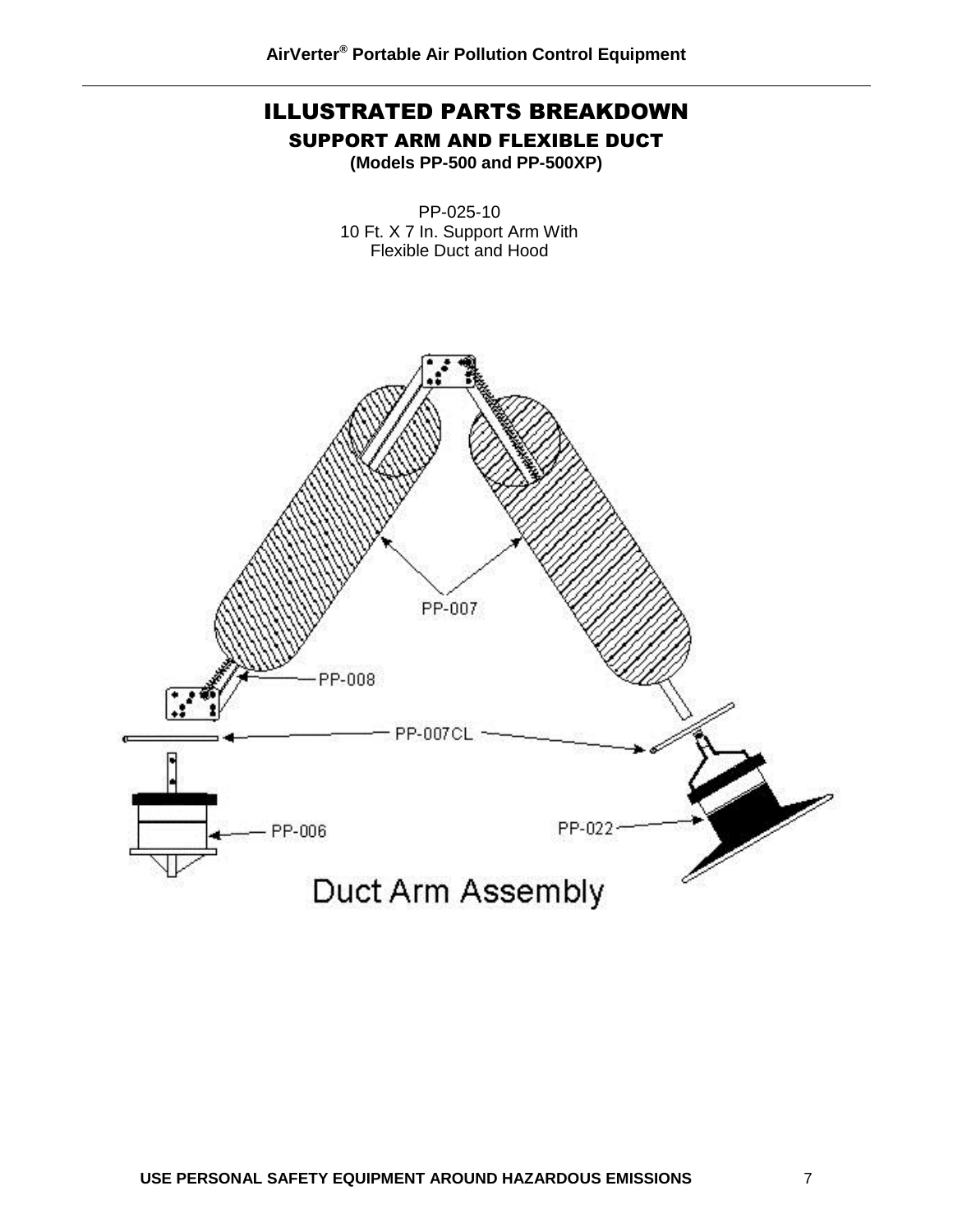

#### ILLUSTRATED PARTS BREAKDOWN PP-500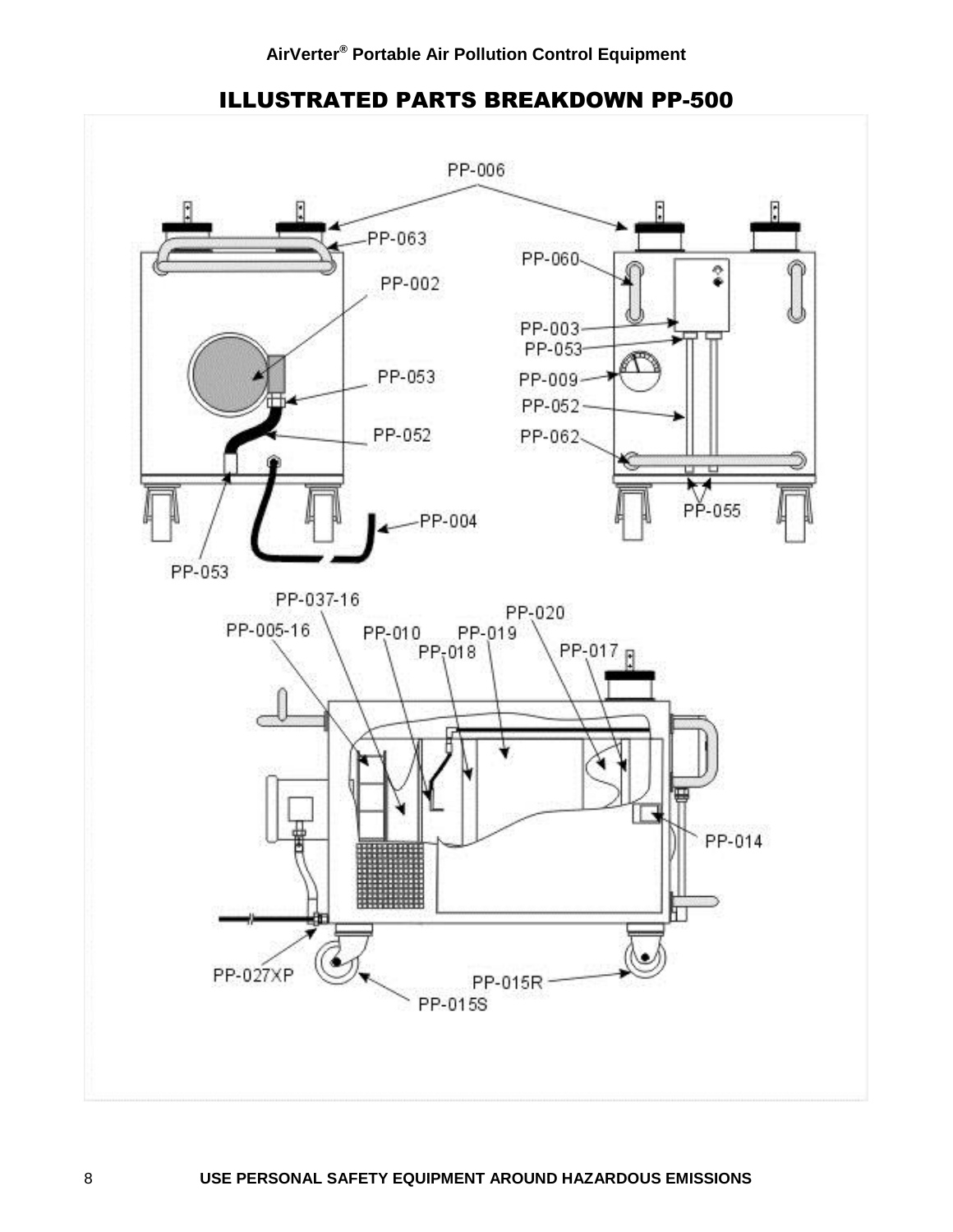

ILLUSTRATED PARTS BREAKDOWN PP-500XP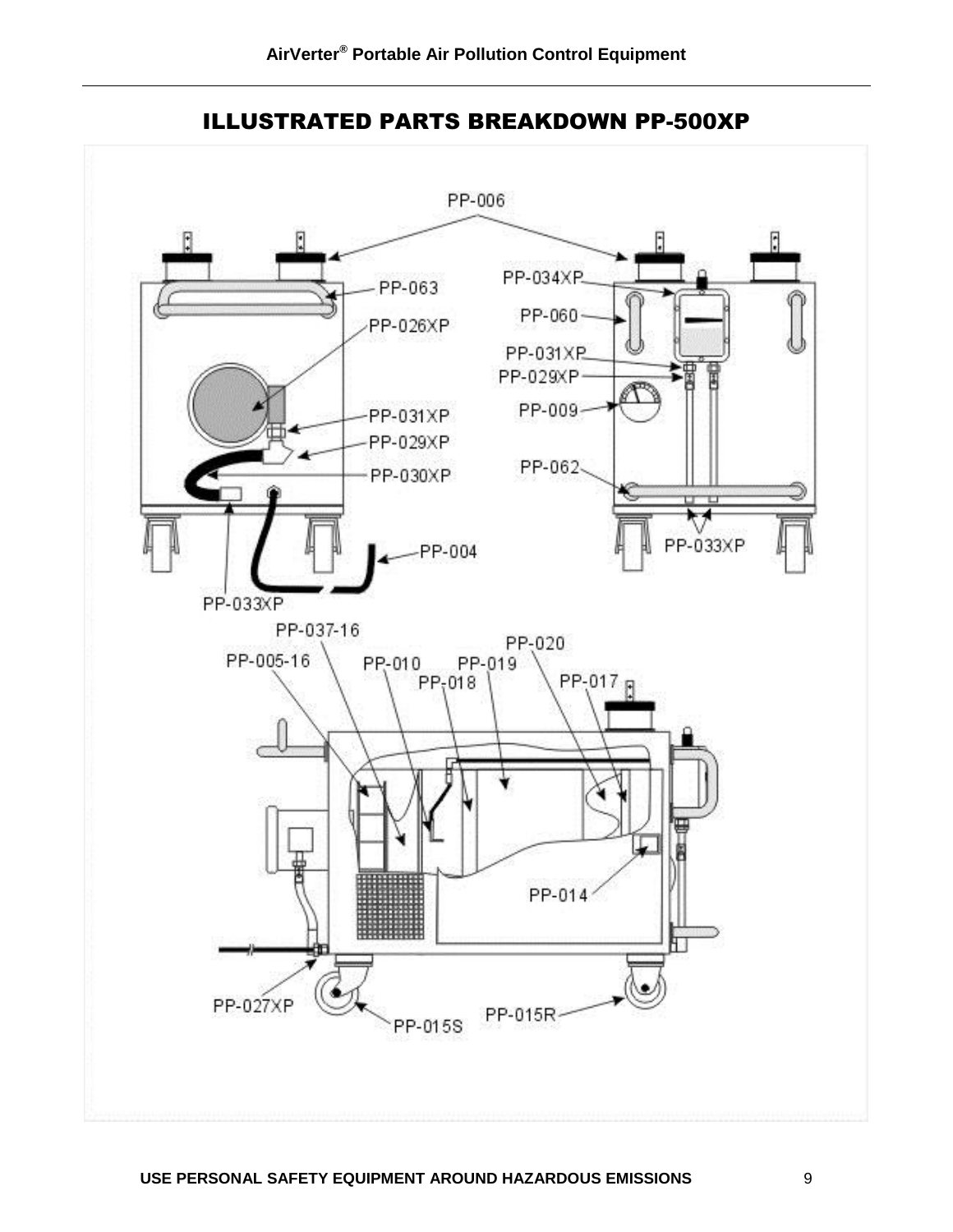## COMPONENTS

## INTAKE AND LARGE PARTICULATE FILTERS (PRE-FILTERS)

The Large Particulate Filter media is 100% polyester. The dual-stage, layered media has a less dense layer on the air-entering side and a denser layer on the air-leaving side. This density pattern prevents face loading as larger particles are trapped in the front layer and smaller particles in the back layer.

Applications include:

- 1. Paint Overspray
- 2. Sanding Dust
- 3. Oil Mist
- 4. Adhesive Overspray

| <b>Construction and Performance Data</b> |                      |  |  |  |
|------------------------------------------|----------------------|--|--|--|
| $24"$ x $24"$ x 1"<br>Media Size         |                      |  |  |  |
| Media                                    | 100% Polyester       |  |  |  |
| Resistance @ 400 FPM                     | $.20''$ W.G.         |  |  |  |
| <b>Paint Holding Capacity</b>            | 2.7 lbs. Per Sq. Ft. |  |  |  |
|                                          |                      |  |  |  |

## POCKET FILTERS

**Construction**: The Pocket Filters are made from two layers of 100% polyester fibers.

- The first layer of the dual-layer media is constructed of a blend of small denier fibers, tightly needled to achieve high efficiency. A heavy tack on the air leaving side holds particulates in the filter to prevent them from blowing downstream.
- The second layer is constructed of a saturated bond web utilizing a halogenfree binder system tightly needled to achieve high efficiency.
- Polyester media is moisture resistant. It is not affected by humidity - up to 100%, or

sensible moisture. The pockets are completely self-supporting in a V-shape configuration.

- **Self-Sealing Design**: The pockets are sewn to 10-gauge wire internal support frames with the media extending beyond the frames to form a built-in gasket.
- **Long Service Life**: The dual-layer media design in a multi-pocket configuration results in very high particulate holding capacity for long service life. The filters are ideal for difficult operating conditions, such as turbulent air flow or heavy dirt loading.

| <b>Construction and Performance Data</b> |                              |  |  |  |
|------------------------------------------|------------------------------|--|--|--|
| Media Size                               | $24" \times 24" \times 6"$   |  |  |  |
| Media                                    | Dual Layer<br>100% Polyester |  |  |  |
| Resistance @ 400 FPM                     | $.83''$ W.G.                 |  |  |  |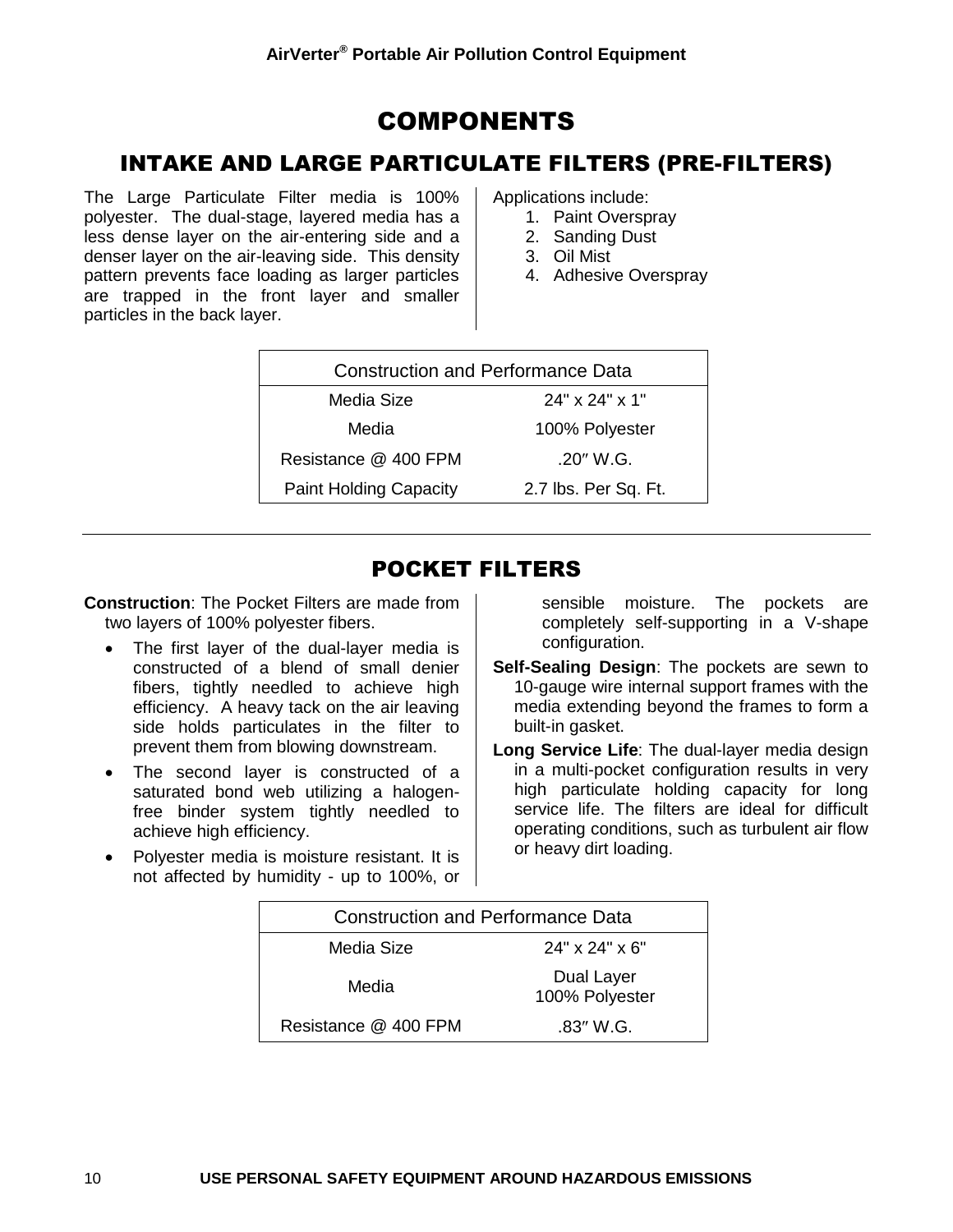#### HEPA FILTER

HEPA filters used in these units are designed for use where higher airflow velocities occur offering the user a wide range of advantages, including:

- Higher air flow with no increase in resistance.
- Higher velocities deliver up to 500 FPM while maintaining the highest efficiencies.

The filter has only .72" W.G. resistance at 1100 CFM, compared to 1.0" W.G. of standard HEPA filters. The filter has more media area in the same amount of space, as do standard HEPA filters. This was accomplished through the use of a specially designed separator to allow up to 65% more media to be installed in a 24" x 24" x 11-1/2" area.

The result for the user is a filter that lasts longer and will operate at a higher capacity than typical HEPA filters.

| Performance Data                        |                                        |       |  |
|-----------------------------------------|----------------------------------------|-------|--|
| 99.97% @ .3 Micron<br><b>DIMENSIONS</b> |                                        |       |  |
| $H \times W \times D$                   | CAPACITY (CFM) @ Initial Pressure Drop |       |  |
| $24 \times 24 \times 11 - 1/2$          | 1 በ"                                   | 1.35" |  |
|                                         | 1500                                   | 2000  |  |

.

## ACTIVATED CARBON FILTER

Carbon Filters are designed for odor removal only. They are not for particulate collection. Odor removal is a direct function of the amount of carbon exposed to the air stream.

The Activated Carbon Filter has 1 1/3 pounds of carbon per square foot in a 2" thick pad (600 grams per sq. ft. of filter face area). Each filter is sealed to prevent adsorption from occurring prior to installation.

Carbon filters are designed for light to moderate odor conditions in multi-stage filtration systems where other filters are installed upstream from the carbon filters.

Other filters are necessary to remove particulate contaminants from the air to prevent coating the microscopic carbon pore structure.

| Performance Data - 2" Filter<br>Based on ASHRAE Standard 52.1-1992. Tolerances conform to ARI Standard 850.84 |                                                 |  |  |  |
|---------------------------------------------------------------------------------------------------------------|-------------------------------------------------|--|--|--|
| <b>Recommended Final Resistance</b><br>1.2" W.G.                                                              |                                                 |  |  |  |
| <b>Activity Rating</b>                                                                                        | Minimum 60% on carbon<br>tetrachloride at 251C. |  |  |  |
| <b>UL Classification</b>                                                                                      | UL Class 2 According to UL<br>Standard 900      |  |  |  |
| Recommended Temperature Limit                                                                                 | 120 F (491 C).                                  |  |  |  |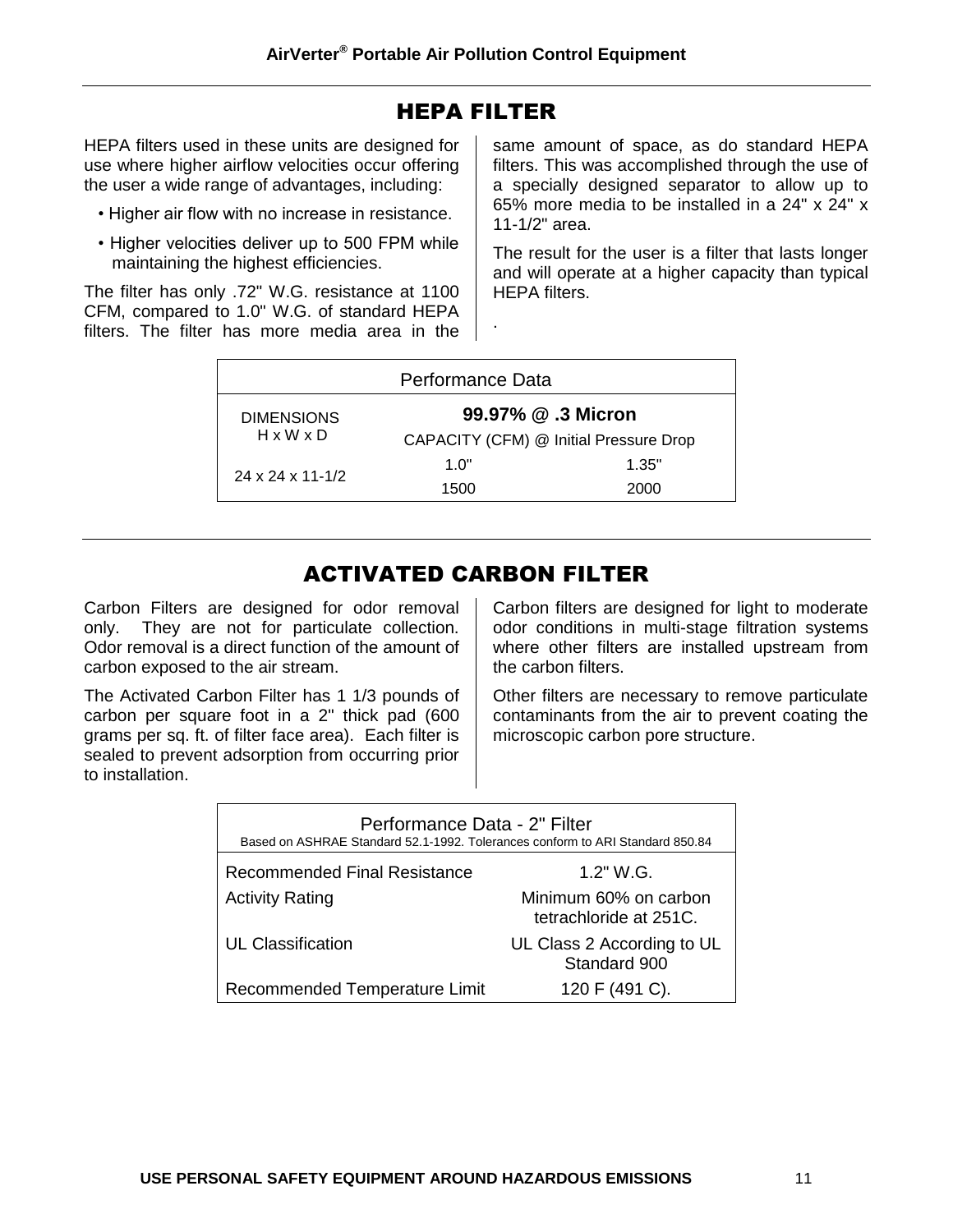## DYWER MAGNEHELIC GAUGE

(Used in All Models)

| <b>CATALOG DATA</b>        |                                                                                                |  |  |  |
|----------------------------|------------------------------------------------------------------------------------------------|--|--|--|
| Range, Inches of Water:    | $0 - 8.0$                                                                                      |  |  |  |
| <b>Minor Divisions:</b>    | .20                                                                                            |  |  |  |
| Ambient temperature range: | $20^\circ$ to 140 $^\circ$ F.                                                                  |  |  |  |
| Rated total pressure:      | $-20$ " Hg. to 15 psig. +                                                                      |  |  |  |
| Overpressure:              | Relief plug opens at approximately 25 psig.                                                    |  |  |  |
| <b>Connections:</b>        | 1/8" NPT female high and low pressure taps<br>duplicated - one pair side and one pair back.    |  |  |  |
| <b>Accuracy:</b>           | Plus or minus 2% of full scale (3% on - 0 and<br>4% on - 00 ranges), throughout range at 70°F. |  |  |  |
| Weight:                    | 1 lb. 2 oz.                                                                                    |  |  |  |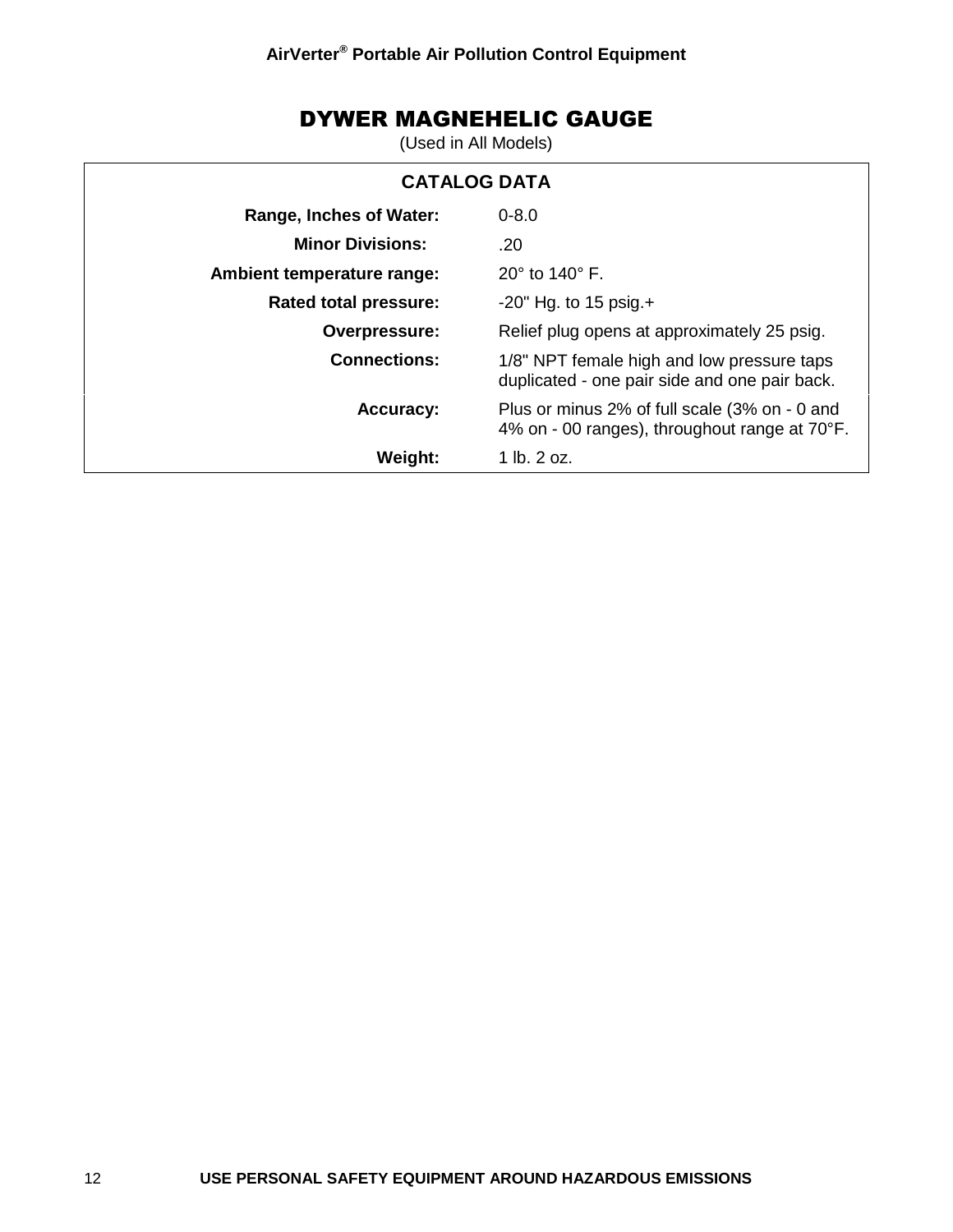#### BALDOR 5 HP ELECTRIC MOTOR

(Used in Model PP-500)

#### **CATALOG DATA**

**CATALOG ITEM:** VM3613T **"C" DIMENSION:** 16.56

**HORSEPOWER:** 5 **EFF @ FULL LOAD:** 85.5 **RPM:** 3450 **VOLT CODE:** E **NEMA FRAME:** 184TC **SHIPPING WEIGHT:** 98 **TYPE:** 3628M **MULTIPLIER SYM:** L1

#### **MOTOR DATA**

**VOLTAGE:** 208-230/460 **ENCLOSURE:** TEFC **FULL LOAD AMPS:** 13.2-12/6 **MOUNTING:** F1 **PHASE:** 3 **BASE:** N **CODE:** 02 **ROTATION:** R

#### **RATING - NOMINALS**

| <b>Rated Output</b>     | 5 HP        |
|-------------------------|-------------|
| <b>Volts</b>            | 208-230/460 |
| <b>Full Load Amps</b>   | 13.2-12/6   |
| <b>Speed</b>            | 3450        |
| <b>Hertz</b>            | 60          |
| <b>Phase</b>            | 3           |
| <b>NEMA Design Code</b> | в           |
| <b>LR KVA Code</b>      | Κ           |
| <b>Efficiency</b>       | 87.5        |
| <b>Power Factor</b>     | 92          |
| <b>Service Factor</b>   | 1.15        |
|                         |             |

**HERTZ:** 60 **D.E. BEARING:** 6206 **POLES:** 02 **O.D.E. BEARING:** 6205 **DESIGN:** B **SPEC NUMBER:** 36A03X100 **SERVICE FACTOR:** 1.15 **RATING:** 40C

#### **CHARACTERISTICS**

| <b>Break Down Torque</b>   | 32  |
|----------------------------|-----|
| <b>Locked-Rotor Torque</b> | 27  |
| <b>Starting Current</b>    | 56  |
| <b>No-Load Current</b>     | 1.8 |
| Line-line Resistance @ 2.4 |     |
| 25 Degrees C               |     |
| Temperature Rise, in       | N/A |
| degrees C @ FL             |     |

#### **LOAD CHARACTERISTICS - TESTED**

| % of Rated Load     | 25   | 50     | 75   | 100  | 125  | 150  | S.F. |
|---------------------|------|--------|------|------|------|------|------|
| <b>Power Factor</b> | 64   | 83     | 89.  | 92   | 93   | 94   | 93   |
| <b>Efficiency</b>   | 82.7 | 87.8   | 88.4 | 87.8 | 86.5 | 84.7 | 87   |
| Speed (rpm)         | 3565 | - 3533 | 3498 | 3462 | 3421 | 3378 | 3437 |
| <b>Line Amperes</b> | 2.3  | 3.3    | 4.6  | 5.9  | 7.3  | 89   | 6.7  |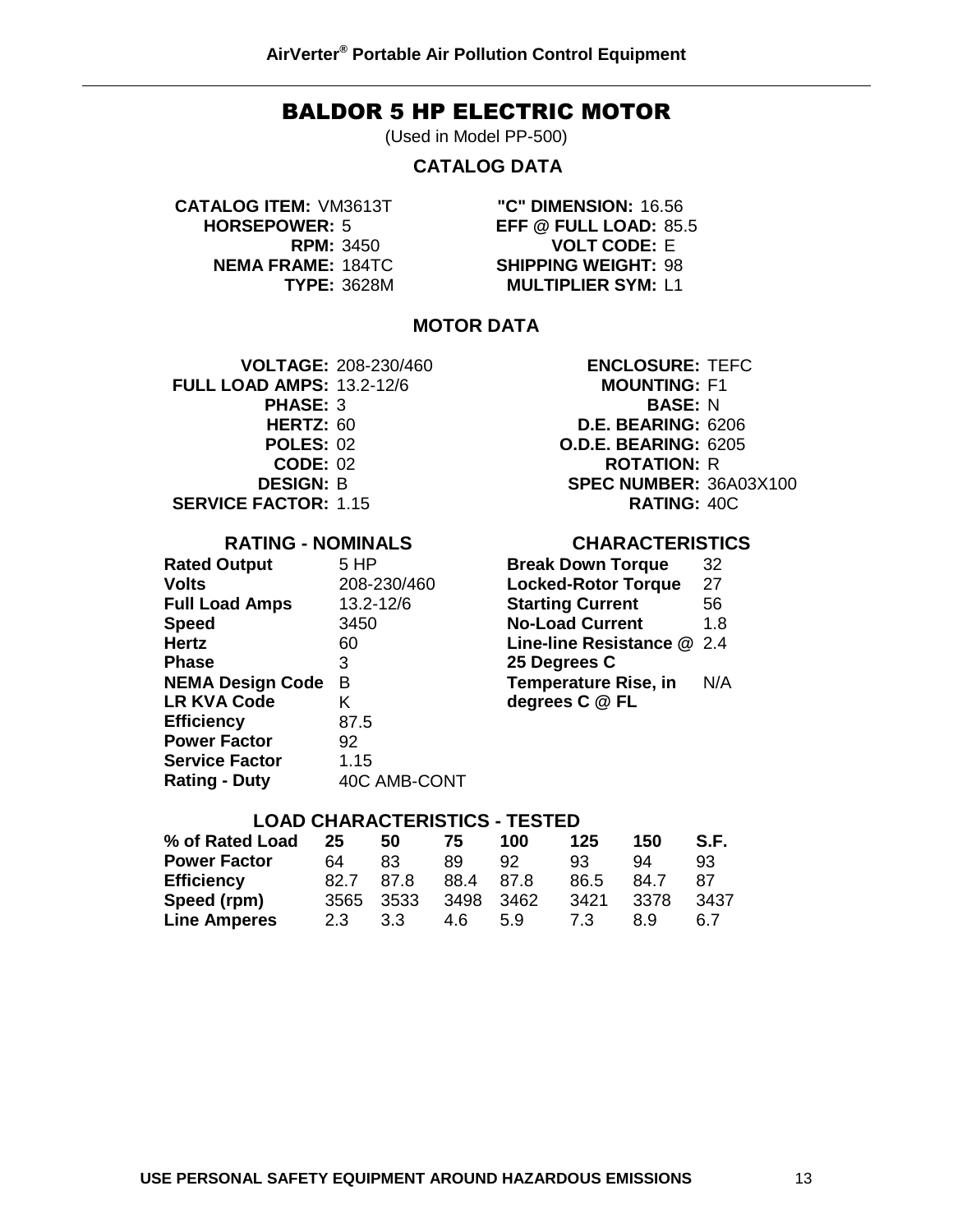#### BALDOR 5 HP EXPLOSION PROOF ELECTRIC MOTOR

(Used in Model PP-500XP)

#### **CATALOG DATA**

**CATALOG ITEM:** VM7072T **"C" DIMENSION:** 18.87

**HORSEPOWER:** 5 **EFF @ FULL LOAD:** 85.5 **RPM:** 3450 **VOLT CODE:** E **NEMA FRAME:** 184TC **SHIPPING WEIGHT:** 98 **TYPE:** X3628M **MULTIPLIER SYM:** L1

**CHARACTERISTICS**

**Line-line Resistance @ 25** 

**Temperature Rise, in** 

**Break Down Torque** 29 **Locked-Rotor Torque** 22 **Starting Current** 47 **No-Load Current** 1.4

**Degrees C** 2.86

**Degrees C** @ FL **N/A** 

#### **MOTOR DATA**

**FULL LOAD AMPS:** 13.2-12/6 **MOUNTING:** F1 **PHASE:** 3 **BASE:** N **SERVICE FACTOR:** 1.00 **RATING:** 40C

**VOLTAGE:** 208-230/460 **ENCLOSURE:** XPFC **HERTZ:** 60 **D.E. BEARING:** 6206 **POLES:** 02 **O.D.E. BEARING:** 6205 **CODE:** 02 **ROTATION:** R **DESIGN:** B **SPEC NUMBER:** 36E396X100

#### **RATING - NOMINALS**

| <b>Rated Output</b>   | 5            |
|-----------------------|--------------|
| <b>Volts</b>          | 208-230/460  |
| <b>Full Load Amps</b> | 13.2-12/6    |
| <b>Speed</b>          | 3450         |
| <b>Hertz</b>          | 60           |
| <b>Phase</b>          | 3            |
| <b>NEMA Design</b>    | в            |
| Code                  |              |
| <b>LR KVA Code</b>    | K            |
| <b>Efficiency</b>     | 85.5         |
| <b>Power Factor</b>   | 93           |
| <b>Service Factor</b> | 1.15         |
| <b>Rating - Duty</b>  | 40C AMB-CONT |

## **LOAD CHARACTERISTICS - TESTED**

| % of Rated Load     | 25   | 50   | 75   | 100  | 125  | 150  | S.F. |
|---------------------|------|------|------|------|------|------|------|
| <b>Power Factor</b> | 75   | 88   | 93   | 94   | 95   | 95   | 95   |
| <b>Efficiency</b>   | 80.2 | 85.8 | 86.5 | 85.7 | 84.3 | 82.2 | 84.9 |
| Speed (rpm)         | 3555 | 3517 | 3475 | 3431 | 3386 | 3332 | 3404 |
| <b>Line Amperes</b> | 21   | 3.2  | 4.5  | 5.8  | 72   | 8.7  | 6.8  |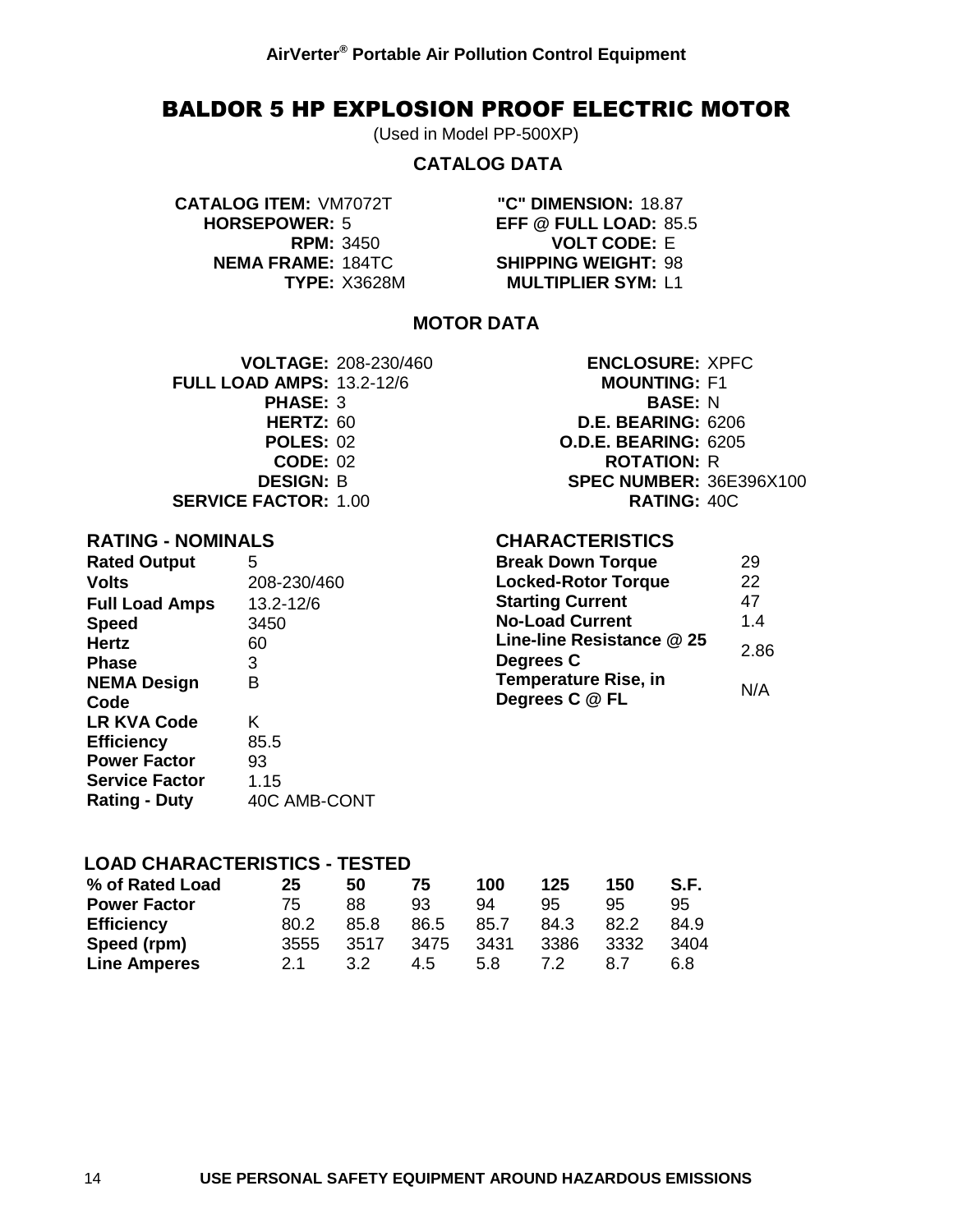## CROUSE-HINDS MANUAL LINE STARTER AND ENCLOSURE

**AirVerter® Portable Air Pollution Control Equipment**

(Used in Model PP-500XP)

| Cl. I, Div. 1 & 2 Groups C, D Explosion Proof      |                       |
|----------------------------------------------------|-----------------------|
| Cl. II, Div. 1, Groups E, F, G Dust-Ignition Proof |                       |
| Cl. II, Div. 2, Group F, G Raintight               |                       |
|                                                    | CI. III Wet Locations |
| NEMA 3,7CD, 9EFG, 12                               |                       |

#### **FEATURES**

- "ON" or "OFF" positions
- Operating Handle may be padlocked in either Bodies have bottom drilled and tapped entrances for power conduits plus one at the top for control conduit.

#### **CERTIFICATIONS & COMPLIANCES**

- NEC/CEC:
- Class I, Division 1 & 2; Groups C,D
- Class II, Division 1; Groups E,F,G
- Class II, Division 2; Groups F, G
- Class III
- UL Standards UL 698
- UL Subject 2062 High AIC rating (interrupting Capacity)
- Volt RMS Symm-Amperes
- $\bullet$  240  $\bullet$  65,000
- $\bullet$  480  $\bullet$  50,000
- $600$   $25,000$
- CSA Standard: C22.2 No. 14
- NEMA/EEMAC: 3, 7CD, 9EFG, 12

#### **STANDARD MATERIALS**

- Body and covers and toggle operator • Cover bolts, washer and retractile springs copper-free aluminum
- stainless steel
- Operating shaft stainless steel • Interior parts - sheet steel, electrogalvanized \*National Electrical Code is a Registered Trademark of the National Fire Protection Association.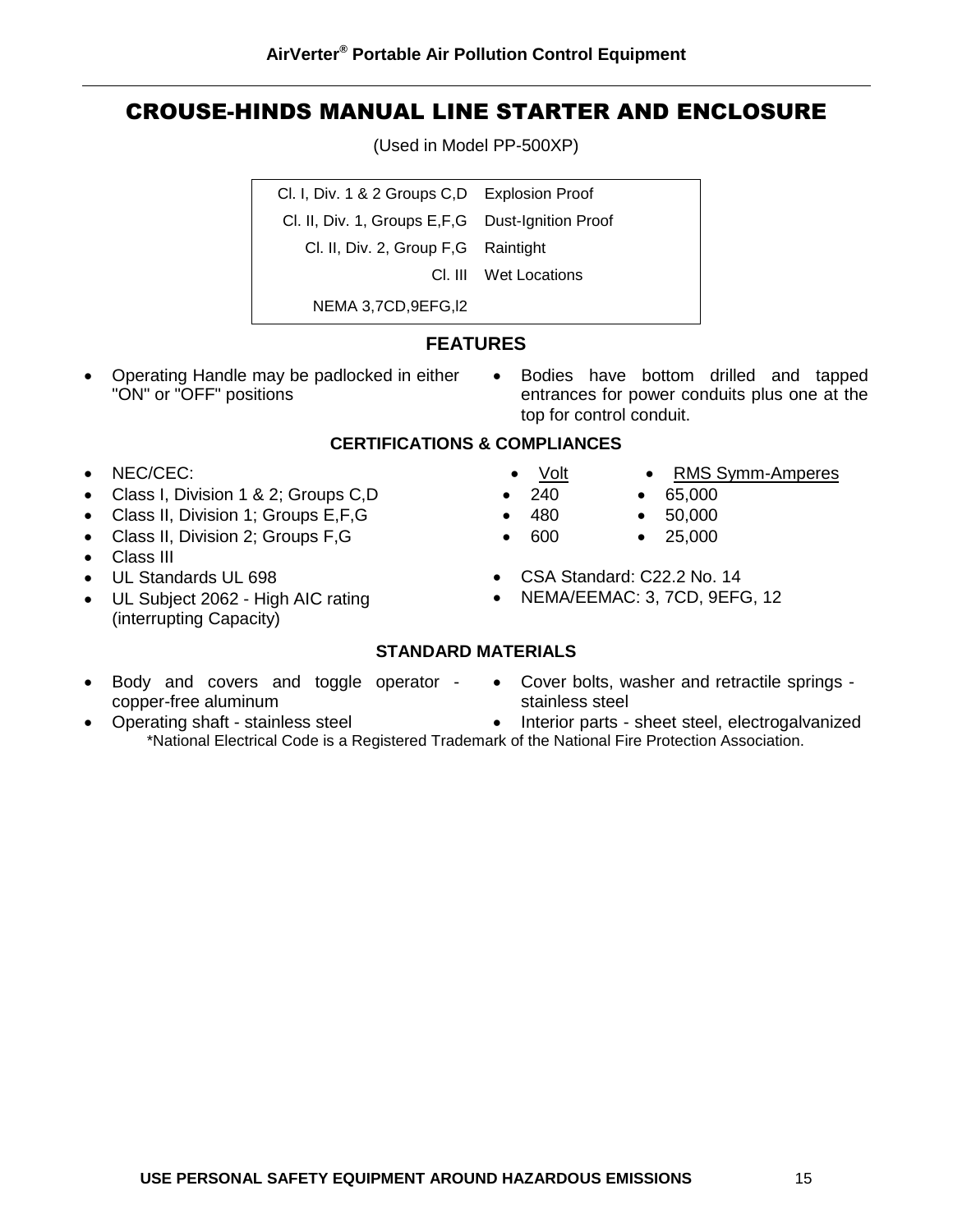| <b>Problem</b>              | <b>Probable Cause</b>                                     | Remedy                                                                     |
|-----------------------------|-----------------------------------------------------------|----------------------------------------------------------------------------|
| Unit Fails To Start         | <b>Improper Power Connection</b><br>1.                    | <b>Ensure Motor Starter Wired</b><br>$1_{-}$<br><b>For Correct Current</b> |
|                             | <b>Breaker Tripped</b><br>2.                              | 2. Reset Breaker                                                           |
|                             | <b>Improper/Faulty Electrical</b><br>3.<br>Connection     | <b>Repair/Replace Electrical</b><br>3.<br>Connections.                     |
| Unit Stops Running          | <b>Incorrect Power Supply</b><br>1.                       | <b>Ensure Unit Connected To</b><br>$1_{-}$<br><b>Correct Power Supply</b>  |
|                             | <b>Overload Relay Heaters</b><br>2.<br>Failed             | <b>Replace Overload Relay</b><br>2.<br><b>Heaters</b>                      |
|                             | <b>Breaker Tripped</b><br>3.                              | <b>Reset Breaker</b><br>3.                                                 |
| No/Low Air Flow             | <b>Blower Rotating In Wrong</b><br>1.<br><b>Direction</b> | 1. Ensure Unit Is Wired<br><b>Correctly For Clockwise</b><br>Rotation      |
|                             | <b>Filter Clogged</b><br>2.                               | <b>Replace Clogged Filter</b><br>2.                                        |
|                             | <b>Ducts Blocked</b><br>3.                                | Remove Blockage<br>3.                                                      |
| <b>Loud Clanking Noises</b> | <b>Object Obstructing Rotation</b><br>1.<br>Of Blower     | Remove Object To Allow<br>1.<br><b>Blower To Rotate Freely</b>             |
|                             | <b>Blower Misaligned</b><br>2.                            | <b>Adjust Blower To Proper</b><br>2.<br>Position On Motor Shaft            |

## TROUBLESHOOTING